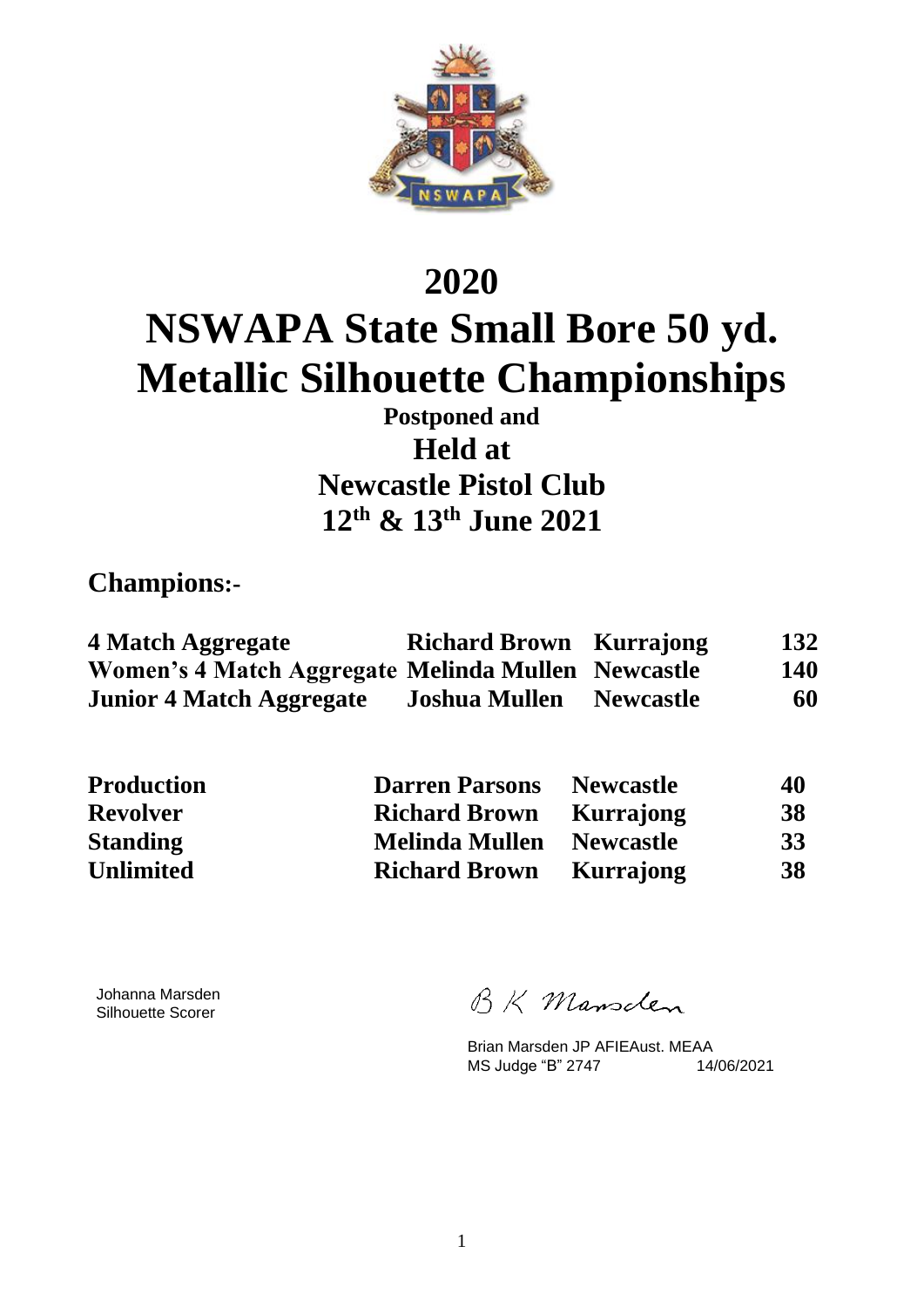## **50m Open Aggregate**

| Aggregate | <b>Top Surname</b> | <b>Name</b>    | <b>Club</b>  | Prod | <b>Rev</b> | <b>Stand</b> | <b>Unlim</b> |
|-----------|--------------------|----------------|--------------|------|------------|--------------|--------------|
| 132       | <b>Brown</b>       | Richard        | Kurrajong    | 38   | 38         | 18           | 38           |
| 131       | Mullen             | Melinda        | Newcastle    | 33   | 28         | 33           | 37           |
| 127       | Parsons            | Darren         | Newcastle    | 40   | 26         | 26           | 35           |
| 108       | <b>Broch</b>       | Lucy           | Merriganowry | 39   | 27         | 13           | 29           |
| 101       | Ellem              | <b>Neville</b> | Newcastle    | 24   | 28         | 14           | 35           |
| 99        | Ellem              | Kerrie         | Newcastle    | 25   | 28         | 20           | 26           |
| 98        | Howitt             | Paul           | Newcastle    | 26   | 25         | 19           | 28           |
| 84        | Sinclair           | Jim            | Newcastle    | 28   | 22         | 16           | 18           |
| 83        | Pender             | <b>Bart</b>    | Capertee     | 27   | 26         | 6            | 24           |
| 78        | Jones              | Paul           | Newcastle    | 25   | 17         | 15           | 21           |
| 72        | Roberts            | Derek          | Newcastle    | 16   | 25         | 6            | 25           |
| 60        | Mullen             | Joshua         | Newcastle    | 16   | 15         | 6            | 23           |
| 54        | Emerson            | Gary           | Newcastle    | 12   | 17         | 7            | 18           |
| 47        | Pender             | Ann            | Capertee     | 15   | 3          | 12           | 17           |
| 43        | Pender             | John           | Capertee     | 14   | 3          | 12           | 14           |
| 37        | Mauro              | Ben            | Newcastle    | 37   | 0          | 0            | 0            |
| 31        | Yule               | lain           | Muswellbrook | 0    | 0          | 31           | 0            |
| 27        | Caban              | David          | Newcastle    | 0    | 0          | 27           | 0            |
| 23        | Marsden            | <b>Brian</b>   | Newcastle    | 0    | 0          | 23           | 0            |
| 22        | Yule               | Lachlan        | Muswellbrook | 0    | 14         | 8            | 0            |
| 22        | Robinson           | John           | Newcastle    | 0    | 22         | 0            | 0            |
| 17        | <b>Bryden</b>      | Kevin          | Newcastle    | 0    | 7          | 10           | 0            |
| 16        | Damianidou         | <b>Betty</b>   | Newcastle    | 16   | 0          | 0            | 0            |
| 12        | Marsden            | Johanna        | Newcastle    | 0    | 12         | 0            | 0            |

# **50m Womens Aggregate**

| <b>Aggregate Top</b> | Surname      | <b>Name</b> | Club         | Prod | Rev | Stand | Unlim |
|----------------------|--------------|-------------|--------------|------|-----|-------|-------|
| 131                  | Mullen       | Melinda     | Newcastle    | 33   | 28  | 33    | 37    |
| 108                  | <b>Broch</b> | Lucy        | Merriganowry | 39   | 27  | 13    | 29    |
| 99                   | Ellem        | Kerrie      | Newcastle    | 25   | 28  | 20    | 26    |
| 47                   | Pender       | Ann         | Capertee     | 15   | 3   | 12    | 17    |
| 16                   | Damianidou   | Betty       | Newcastle    | 16   | 0   | 0     | 0     |
| 12                   | Marsden      | Johanna     | Newcastle    | 0    | 12  |       | 0     |

## **50m Juniors Aggregate**

| <b>Aggregate Top Surname</b> |        | <b>Name</b> | <b>Club</b>  | Prod | Rev | <b>Stand</b> | Unlim |
|------------------------------|--------|-------------|--------------|------|-----|--------------|-------|
| 60                           | Mullen | Joshua      | Newcastle    | 16   | 15  |              | 23    |
| 22                           | Yule   | Lachlan     | Muswellbrook |      | 14  |              | 0     |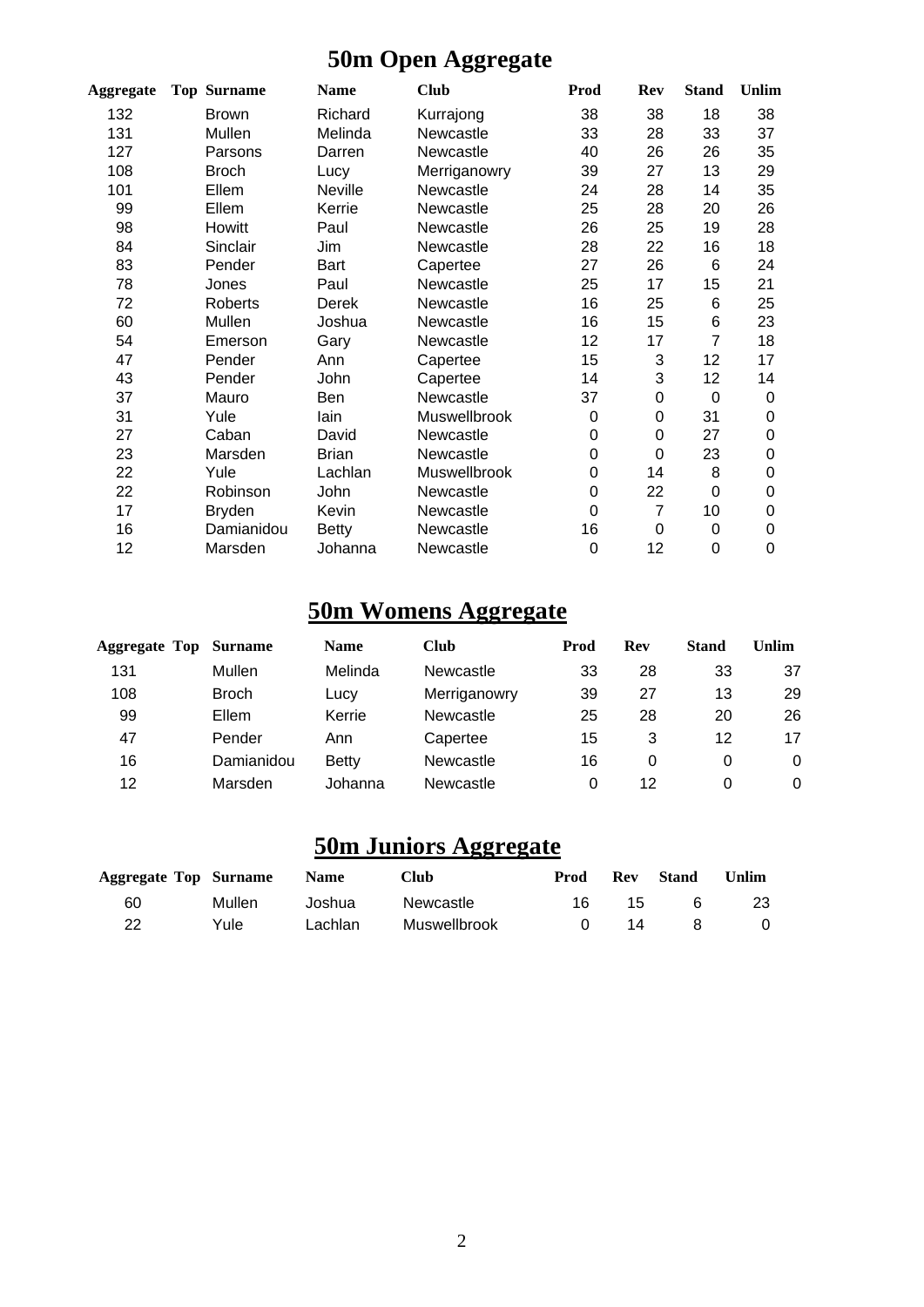### **50m Production Off Gun**

| <b>Name</b>    | <b>Surname</b> | <b>Club</b>  |            | Grade Grade | <b>Total</b> | <b>Top</b> |                |                | Chic Pig Turk Ram |                |
|----------------|----------------|--------------|------------|-------------|--------------|------------|----------------|----------------|-------------------|----------------|
| Darren         | Parsons        | Newcastle    | AAA        |             | 40           |            | 10             | 10             | 10                | 10             |
| Lucy           | <b>Broch</b>   | Merriganowry | AAA        |             | 39           |            | 9              | 10             | 10                | 10             |
| Richard        | <b>Brown</b>   | Kurrajong    | <b>INT</b> |             | 38           |            | 10             | 10             | 10                | 8              |
| <b>Ben</b>     | Mauro          | Newcastle    | AAA        |             | 37           |            | 10             | 9              | 8                 | 10             |
| Melinda        | Mullen         | Newcastle    | <b>INT</b> |             | 33           |            | 8              | 9              | 7                 | 9              |
| Jim            | Sinclair       | Newcastle    | AAA        |             | 28           |            | 8              | 9              | 5                 | 6              |
| <b>Bart</b>    | Pender         | Capertee     | AAA        |             | 27           |            | 7              | $\overline{7}$ | $\overline{7}$    | 6              |
| Paul           | Howitt         | Newcastle    | AAA        |             | 26           |            | $\overline{7}$ | $\overline{7}$ | 4                 | 8              |
| Kerrie         | Ellem          | Newcastle    | AAA        |             | 25           |            | 4              | 9              | $\overline{7}$    | 5              |
| Paul           | Jones          | Newcastle    | AA         |             | 25           |            | $\overline{7}$ | 9              | 4                 | 5              |
| <b>Neville</b> | Ellem          | Newcastle    | <b>INT</b> |             | 24           |            | 8              | 8              | 5                 | 3              |
| <b>Betty</b>   | Damianidou     | Newcastle    | B          |             | 16           |            | 6              | 5              | 1                 | 4              |
| Derek          | Roberts        | Newcastle    | AA         |             | 16           |            | 6              | 4              | 3                 | 3              |
| Joshua         | Mullen         | Newcastle    | B          |             | 16           |            | 6              | 4              | 4                 | $\overline{2}$ |
| Ann            | Pender         | Capertee     | AA         |             | 15           |            | 4              | 4              | 3                 | 4              |
| John           | Pender         | Capertee     | AA         |             | 14           |            | $\overline{2}$ | 5              | 4                 | 3              |
| Gary           | Emerson        | Newcastle    | A          |             | 12           |            | 4              | $\overline{2}$ | $\overline{2}$    | 4              |

### **50m Revolver Off Gun**

| <b>Name</b> | <b>Surname</b> | <b>Club</b>  | Grade Grade | <b>Total</b>   | <b>Top</b> |                |                | Chic Pig Turk Ram |    |
|-------------|----------------|--------------|-------------|----------------|------------|----------------|----------------|-------------------|----|
| Richard     | <b>Brown</b>   | Kurrajong    | <b>INT</b>  | 38             |            | 9              | 10             | 9                 | 10 |
| Melinda     | Mullen         | Newcastle    | AAA         | 28             |            | $\overline{7}$ | 8              | 6                 | 7  |
| Kerrie      | Ellem          | Newcastle    | AA          | 28             |            | 8              | $\overline{7}$ | $\overline{7}$    | 6  |
| Neville     | Ellem          | Newcastle    | AAA         | 28             |            | 8              | 8              | 6                 | 6  |
| Lucy        | <b>Broch</b>   | Merriganowry | AAA         | 27             |            | 8              | 8              | 6                 | 5  |
| <b>Bart</b> | Pender         | Capertee     | AA          | 26             |            | 8              | 6              | 5                 | 7  |
| Darren      | Parsons        | Newcastle    | AA          | 26             |            | 6              | 9              | 6                 | 5  |
| Paul        | Howitt         | Newcastle    | AA          | 25             |            | 6              | $\overline{7}$ | 5                 | 7  |
| Derek       | <b>Roberts</b> | Newcastle    | AA          | 25             |            | 8              | $\overline{7}$ | 5                 | 5  |
| John        | Robinson       | Newcastle    | AAA         | 22             |            | $\overline{2}$ | 9              | $\overline{7}$    | 4  |
| Jim         | Sinclair       | Newcastle    | AAA         | 22             |            | 4              | 9              | 5                 | 4  |
| Paul        | Jones          | Newcastle    | AA          | 17             |            | 5              | 6              | 3                 | 3  |
| Gary        | Emerson        | Newcastle    | A           | 17             |            | 4              | 9              | 3                 | 1  |
| Joshua      | Mullen         | Newcastle    | B           | 15             |            | 6              | 3              | $\overline{2}$    | 4  |
| Lachlan     | Yule           | Muswellbrook | B           | 14             |            | $\overline{2}$ | 4              | 3                 | 5  |
| Johanna     | Marsden        | Newcastle    | B           | 12             |            | 3              | 3              | $\overline{2}$    | 4  |
| Kevin       | <b>Bryden</b>  | Newcastle    | B           | $\overline{7}$ |            | 4              | $\overline{2}$ | 0                 | 1  |
| John        | Pender         | Capertee     | A           | 3              |            | 1              | 1              | 0                 | 1  |
| Ann         | Pender         | Capertee     | AA          | 3              |            | $\mathbf 0$    | $\overline{2}$ | 1                 | 0  |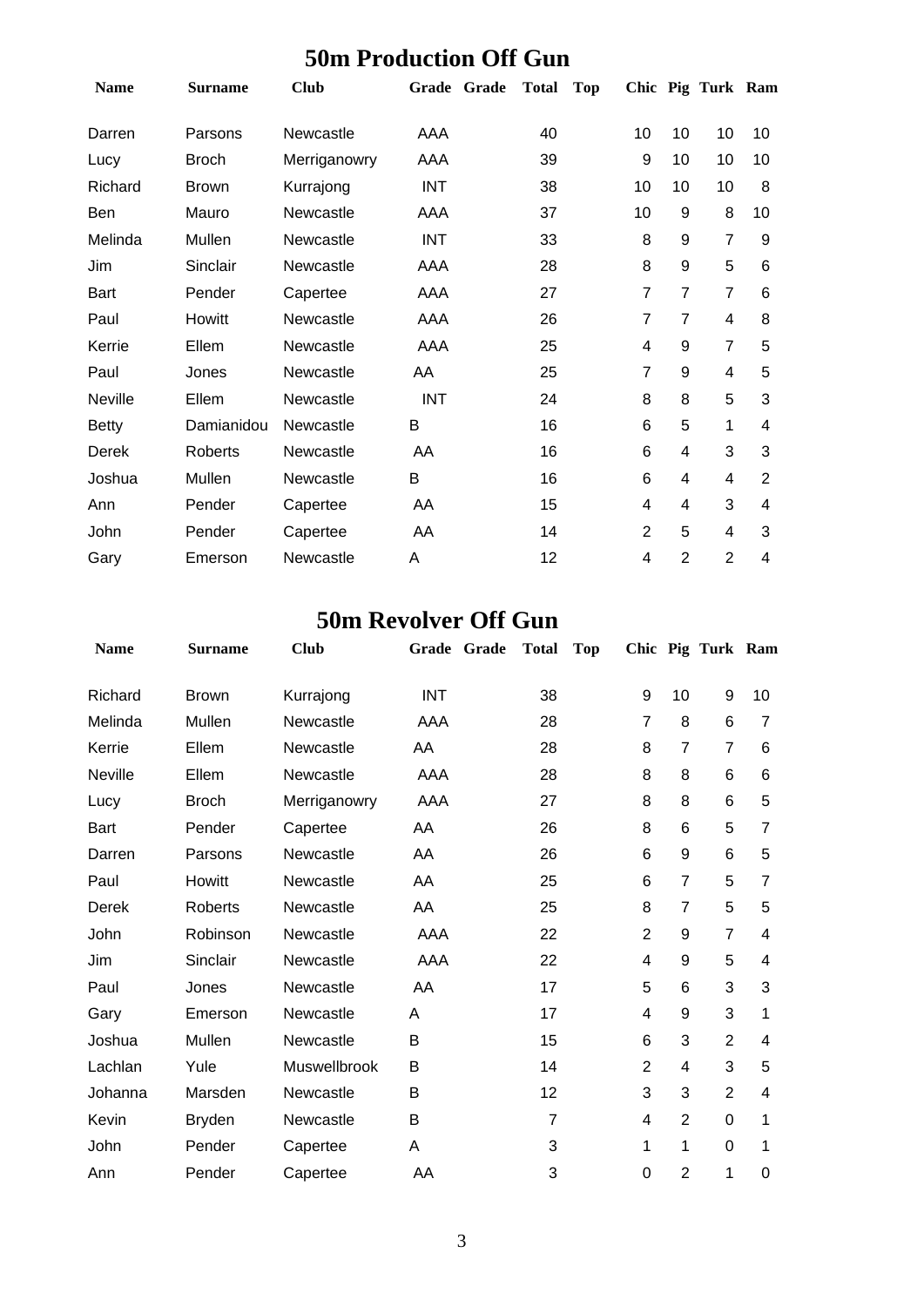# **50m Standing Off Gun**

| <b>Name</b>  | Surname        | <b>Club</b>  | Grade Grade | <b>Total</b>   | <b>Top</b> |                |                | Chic Pig Turk Ram |                |
|--------------|----------------|--------------|-------------|----------------|------------|----------------|----------------|-------------------|----------------|
| Melinda      | Mullen         | Newcastle    | <b>INT</b>  | 33             |            | 9              | 9              | 5                 | 10             |
| lain         | Yule           | Muswellbrook | <b>INT</b>  | 31             |            | $\,6$          | 10             | $\overline{7}$    | 8              |
| David        | Caban          | Newcastle    | <b>INT</b>  | 27             |            | 8              | $\overline{7}$ | 6                 | 6              |
| Darren       | Parsons        | Newcastle    | AA          | 26             |            | 6              | 9              | $\overline{7}$    | 4              |
| <b>Brian</b> | Marsden        | Newcastle    | <b>INT</b>  | 23             |            | 4              | $\overline{7}$ | 6                 | 6              |
| Kerrie       | Ellem          | Newcastle    | AA          | 20             |            | 7              | 4              | 5                 | 4              |
| Paul         | Howitt         | Newcastle    | AA          | 19             |            | 3              | 4              | 6                 | 6              |
| Richard      | <b>Brown</b>   | Kurrajong    | AA          | 18             |            | 9              | 5              | $\overline{2}$    | $\overline{2}$ |
| Jim          | Sinclair       | Newcastle    | AA          | 16             |            | 5              | 3              | 4                 | 4              |
| Paul         | Jones          | Newcastle    | AA          | 15             |            | 4              | 5              | 3                 | 3              |
| Neville      | Ellem          | Newcastle    | AAA         | 14             |            | 4              | 6              | 1                 | 3              |
| Lucy         | <b>Broch</b>   | Merriganowry | AA          | 13             |            | 3              | 5              | $\overline{2}$    | 3              |
| Ann          | Pender         | Capertee     | AA          | 12             |            | 3              | 3              | $\overline{2}$    | 4              |
| John         | Pender         | Capertee     | AA          | 12             |            | 4              | 4              | $\overline{2}$    | $\overline{2}$ |
| Kevin        | <b>Bryden</b>  | Newcastle    | AA          | 10             |            | 4              | $\overline{2}$ | $\overline{2}$    | $\overline{2}$ |
| Lachlan      | Yule           | Muswellbrook | Α           | 8              |            | $\overline{2}$ | $\overline{2}$ | $\overline{2}$    | $\overline{2}$ |
| Gary         | Emerson        | Newcastle    | A           | $\overline{7}$ |            | 3              | 1              | $\mathbf 0$       | 3              |
| <b>Bart</b>  | Pender         | Capertee     | Α           | 6              |            | $\mathbf 0$    | $\overline{2}$ | $\overline{2}$    | $\overline{2}$ |
| Derek        | <b>Roberts</b> | Newcastle    | A           | 6              |            | 3              | $\mathbf 0$    | 1                 | $\overline{2}$ |
| Joshua       | Mullen         | Newcastle    | B           | 6              |            | 3              | 1              | $\mathbf 0$       | $\overline{2}$ |

### **50m Unlimited Off Gun**

| <b>Name</b>    | <b>Surname</b> | <b>Club</b>  | Grade<br>Grade | Total<br><b>Top</b> |                |                | Chic Pig Turk Ram |                |
|----------------|----------------|--------------|----------------|---------------------|----------------|----------------|-------------------|----------------|
| Richard        | <b>Brown</b>   | Kurrajong    | AAA            | 38                  | 10             | 9              | 10                | 9              |
| Melinda        | Mullen         | Newcastle    | AAA            | 37                  | 9              | 10             | 9                 | 9              |
| <b>Neville</b> | Ellem          | Newcastle    | AAA            | 35                  | 8              | 8              | 9                 | 10             |
| Darren         | Parsons        | Newcastle    | AA             | 35                  | 10             | 10             | $\overline{7}$    | 8              |
| Lucy           | <b>Broch</b>   | Merriganowry | AAA            | 29                  | 5              | 8              | $\overline{7}$    | 9              |
| Paul           | Howitt         | Newcastle    | AA             | 28                  | 8              | 6              | 6                 | 8              |
| Kerrie         | Ellem          | Newcastle    | AAA            | 26                  | $\overline{7}$ | $\overline{7}$ | 6                 | 6              |
| Derek          | Roberts        | Newcastle    | A              | 25                  | 6              | 9              | 5                 | 5              |
| <b>Bart</b>    | Pender         | Capertee     | AAA            | 24                  | 6              | $\overline{7}$ | 4                 | 7              |
| Joshua         | Mullen         | Newcastle    | B              | 23                  | 5              | 6              | 4                 | 8              |
| Paul           | Jones          | Newcastle    | AA             | 21                  | $\overline{4}$ | 8              | 5                 | 4              |
| Jim            | Sinclair       | Newcastle    | AA             | 18                  | 5              | $\overline{2}$ | 5                 | 6              |
| Gary           | Emerson        | Newcastle    | A              | 18                  | 1              | 8              | 6                 | 3              |
| Ann            | Pender         | Capertee     | A              | 17                  | 5              | 6              | 3                 | 3              |
| John           | Pender         | Capertee     | A              | 14                  | 3              | 3              | 6                 | $\overline{2}$ |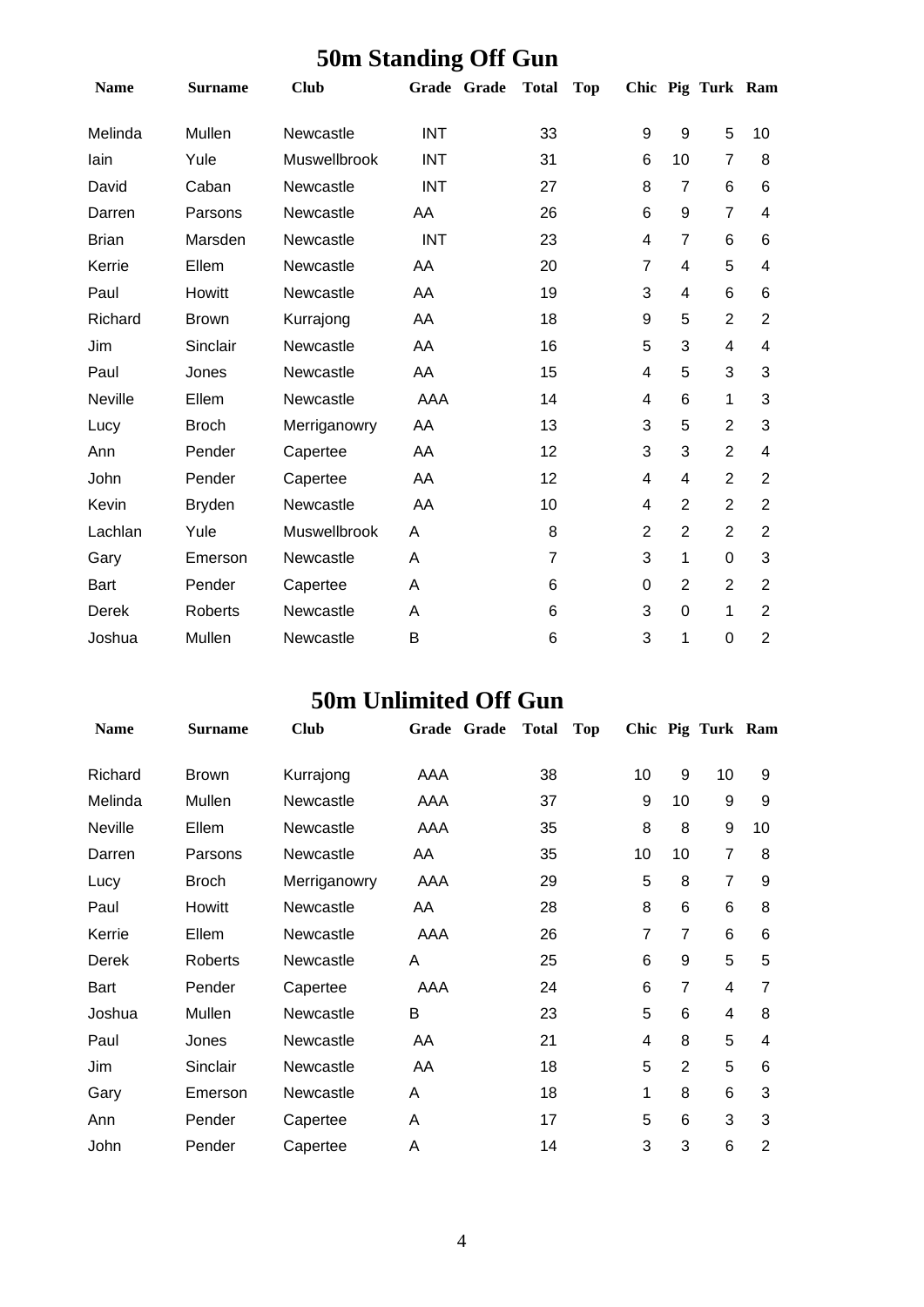### **50m Production**

| <b>Name</b>  |            | <b>Surname</b> | <b>Club</b>  |    | Grade Total Shoot Chick |                | Pig              | Turk Ram       |                           |
|--------------|------------|----------------|--------------|----|-------------------------|----------------|------------------|----------------|---------------------------|
| Grade        | <b>INT</b> |                |              |    |                         |                |                  |                |                           |
| Richard      |            | <b>Brown</b>   | Kurrajong    | 38 |                         | 10             | 10               | 10             | 8                         |
| Melinda      |            | Mullen         | Newcastle    | 33 |                         | 8              | 9                | $\overline{7}$ | 9                         |
| Neville      |            | Ellem          | Newcastle    | 24 |                         | 8              | 8                | 5              | 3                         |
| Grade        | AAA        |                |              |    |                         |                |                  |                |                           |
| Darren       |            | Parsons        | Newcastle    | 40 |                         | 10             | 10               | 10             | 10                        |
| Lucy         |            | <b>Broch</b>   | Merriganowry | 39 |                         | 9              | 10               | 10             | 10                        |
| Ben          |            | Mauro          | Newcastle    | 37 |                         | 10             | 9                | 8              | 10                        |
| Jim          |            | Sinclair       | Newcastle    | 28 |                         | 8              | 9                | 5              | 6                         |
| <b>Bart</b>  |            | Pender         | Capertee     | 27 |                         | $\overline{7}$ | $\overline{7}$   | $\overline{7}$ | 6                         |
| Paul         |            | Howitt         | Newcastle    | 26 |                         | $\overline{7}$ | $\overline{7}$   | 4              | 8                         |
| Kerrie       |            | Ellem          | Newcastle    | 25 |                         | 4              | $\boldsymbol{9}$ | $\overline{7}$ | 5                         |
| Grade        | AA         |                |              |    |                         |                |                  |                |                           |
| Paul         |            | Jones          | Newcastle    | 25 |                         | $\overline{7}$ | $\boldsymbol{9}$ | 4              | 5                         |
| Derek        |            | Roberts        | Newcastle    | 16 |                         | $\,6\,$        | 4                | 3              | $\ensuremath{\mathsf{3}}$ |
| Ann          |            | Pender         | Capertee     | 15 |                         | 4              | 4                | 3              | $\overline{\mathbf{4}}$   |
| John         |            | Pender         | Capertee     | 14 |                         | $\overline{2}$ | 5                | 4              | 3                         |
| Grade        | A          |                |              |    |                         |                |                  |                |                           |
| Gary         |            | Emerson        | Newcastle    | 12 |                         | 4              | $\overline{2}$   | $\overline{2}$ | 4                         |
| Grade        | B          |                |              |    |                         |                |                  |                |                           |
| <b>Betty</b> |            | Damianidou     | Newcastle    | 16 |                         | 6              | 5                | $\mathbf{1}$   | 4                         |
| Joshua       |            | Mullen         | Newcastle    | 16 |                         | 6              | 4                | 4              | $\overline{2}$            |

#### **50m Revolver**

| <b>Name</b> |            | <b>Surname</b> | <b>Club</b>  | Grade Total Shoot | <b>Chick</b>   | Pig            | Turk Ram       |    |
|-------------|------------|----------------|--------------|-------------------|----------------|----------------|----------------|----|
| Grade       | <b>INT</b> |                |              |                   |                |                |                |    |
| Richard     |            | <b>Brown</b>   | Kurrajong    | 38                | 9              | 10             | 9              | 10 |
| Grade       | AAA        |                |              |                   |                |                |                |    |
| Melinda     |            | Mullen         | Newcastle    | 28                | $\overline{7}$ | 8              | 6              | 7  |
| Neville     |            | Ellem          | Newcastle    | 28                | 8              | 8              | 6              | 6  |
| Lucy        |            | <b>Broch</b>   | Merriganowry | 27                | 8              | 8              | 6              | 5  |
| John        |            | Robinson       | Newcastle    | 22                | $\overline{2}$ | 9              | $\overline{7}$ | 4  |
| Jim         |            | Sinclair       | Newcastle    | 22                | 4              | 9              | 5              | 4  |
| Grade       | AA         |                |              |                   |                |                |                |    |
| Kerrie      |            | Ellem          | Newcastle    | 28                | 8              | $\overline{7}$ | $\overline{7}$ | 6  |
| Bart        |            | Pender         | Capertee     | 26                | 8              | 6              | 5              | 7  |
| Darren      |            | Parsons        | Newcastle    | 26                | 6              | 9              | 6              | 5  |
| Paul        |            | Howitt         | Newcastle    | 25                | 6              | $\overline{7}$ | 5              | 7  |
| Derek       |            | Roberts        | Newcastle    | 25                | 8              | $\overline{7}$ | 5              | 5  |
| Paul        |            | Jones          | Newcastle    | 17                | 5              | 6              | 3              | 3  |
| Ann         |            | Pender         | Capertee     | 3                 | 0              | $\overline{2}$ | 1              | 0  |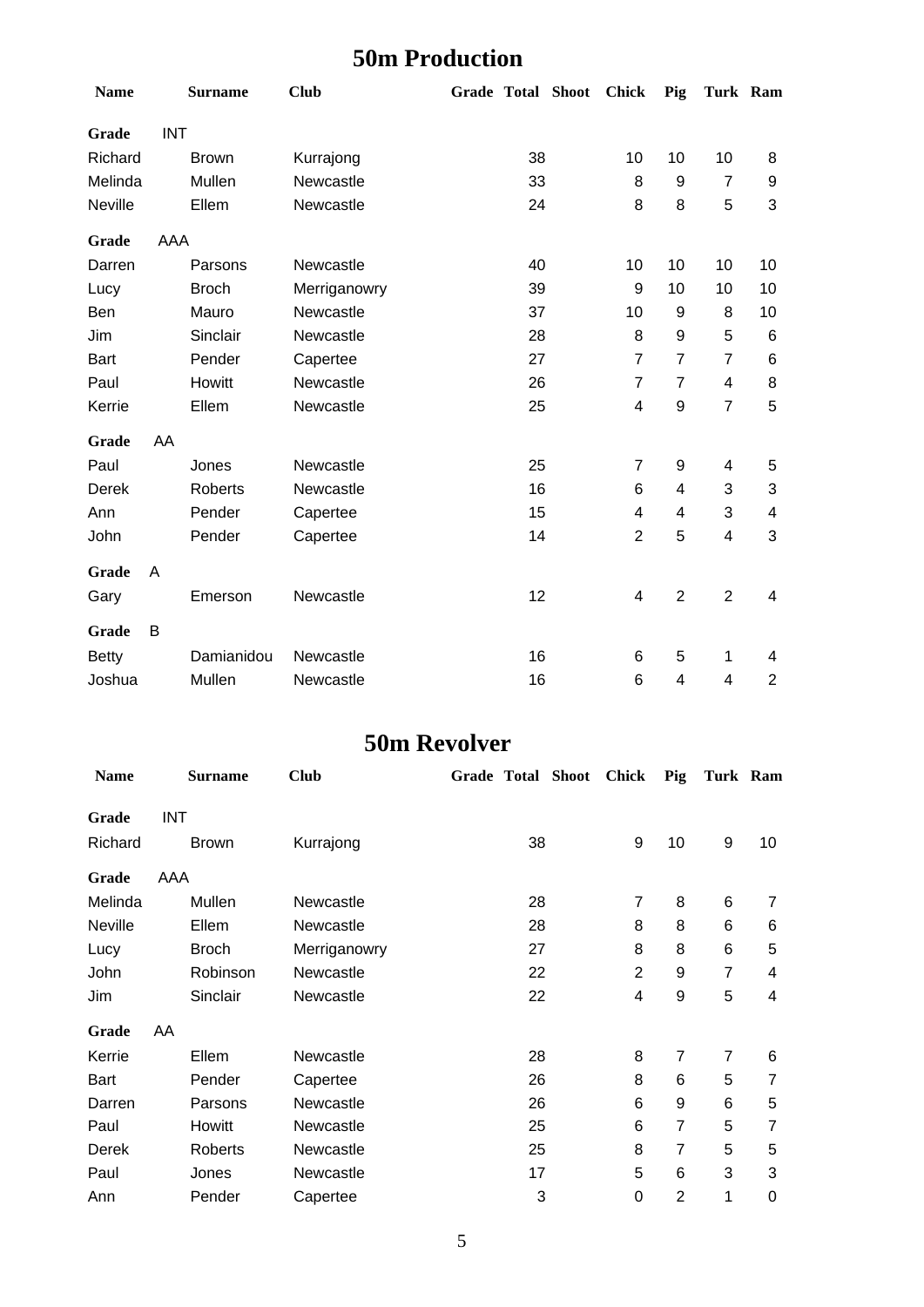| Grade<br>A<br>Gary<br>John | Emerson<br>Pender | Newcastle<br>Capertee | 17<br>3 | 4 | 9              | 3<br>0 | 1              |
|----------------------------|-------------------|-----------------------|---------|---|----------------|--------|----------------|
| в<br>Grade                 |                   |                       |         |   |                |        |                |
| Joshua                     | Mullen            | Newcastle             | 15      | 6 | 3              | 2      | 4              |
| Lachlan                    | Yule              | Muswellbrook          | 14      | 2 | $\overline{4}$ | 3      | 5              |
| Johanna                    | Marsden           | Newcastle             | 12      | 3 | 3              | 2      | $\overline{4}$ |
| Kevin                      | <b>Bryden</b>     | Newcastle             |         | 4 | 2              | 0      | 1              |

# **50m Standing**

| <b>Name</b>    |            | <b>Surname</b> | <b>Club</b>  | <b>Grade Total Shoot</b> |                 | <b>Chick</b>            | Pig            | Turk Ram       |                         |
|----------------|------------|----------------|--------------|--------------------------|-----------------|-------------------------|----------------|----------------|-------------------------|
| Grade          | <b>INT</b> |                |              |                          |                 |                         |                |                |                         |
| Melinda        |            | Mullen         | Newcastle    |                          | 33              | 9                       | 9              | 5              | 10                      |
| lain           |            | Yule           | Muswellbrook |                          | 31              | 6                       | 10             | $\overline{7}$ | 8                       |
| David          |            | Caban          | Newcastle    |                          | 27              | 8                       | $\overline{7}$ | 6              | 6                       |
| <b>Brian</b>   |            | Marsden        | Newcastle    |                          | 23              | 4                       | $\overline{7}$ | 6              | 6                       |
| Grade          | AAA        |                |              |                          |                 |                         |                |                |                         |
| <b>Neville</b> |            | Ellem          | Newcastle    |                          | 14              | $\overline{\mathbf{4}}$ | 6              | 1              | 3                       |
| Grade          | AA         |                |              |                          |                 |                         |                |                |                         |
| Darren         |            | Parsons        | Newcastle    |                          | 26              | 6                       | 9              | $\overline{7}$ | 4                       |
| Kerrie         |            | Ellem          | Newcastle    |                          | 20              | $\overline{7}$          | 4              | 5              | $\overline{\mathbf{4}}$ |
| Paul           |            | Howitt         | Newcastle    |                          | 19              | 3                       | 4              | 6              | 6                       |
| Richard        |            | <b>Brown</b>   | Kurrajong    |                          | 18              | 9                       | 5              | $\overline{2}$ | $\overline{2}$          |
| Jim            |            | Sinclair       | Newcastle    |                          | 16              | 5                       | 3              | 4              | 4                       |
| Paul           |            | Jones          | Newcastle    |                          | 15              | 4                       | 5              | 3              | 3                       |
| Lucy           |            | <b>Broch</b>   | Merriganowry |                          | 13              | 3                       | 5              | $\overline{2}$ | 3                       |
| Ann            |            | Pender         | Capertee     |                          | 12              | 3                       | 3              | $\overline{2}$ | $\overline{\mathbf{4}}$ |
| John           |            | Pender         | Capertee     |                          | 12              | $\overline{\mathbf{4}}$ | 4              | $\overline{2}$ | $\overline{2}$          |
| Kevin          |            | <b>Bryden</b>  | Newcastle    |                          | 10              | 4                       | $\overline{2}$ | $\overline{2}$ | $\overline{2}$          |
| Grade          | A          |                |              |                          |                 |                         |                |                |                         |
| Lachlan        |            | Yule           | Muswellbrook |                          | 8               | $\overline{2}$          | $\overline{2}$ | $\overline{2}$ | $\overline{2}$          |
| Gary           |            | Emerson        | Newcastle    |                          | $\overline{7}$  | 3                       | 1              | 0              | 3                       |
| <b>Bart</b>    |            | Pender         | Capertee     |                          | 6               | $\mathbf 0$             | $\overline{2}$ | $\overline{2}$ | $\overline{2}$          |
| Derek          |            | <b>Roberts</b> | Newcastle    |                          | 6               | 3                       | $\mathbf 0$    | 1              | $\overline{2}$          |
| Grade          | B          |                |              |                          |                 |                         |                |                |                         |
| Joshua         |            | Mullen         | Newcastle    |                          | $6\phantom{1}6$ | 3                       | 1              | $\mathbf 0$    | $\overline{2}$          |